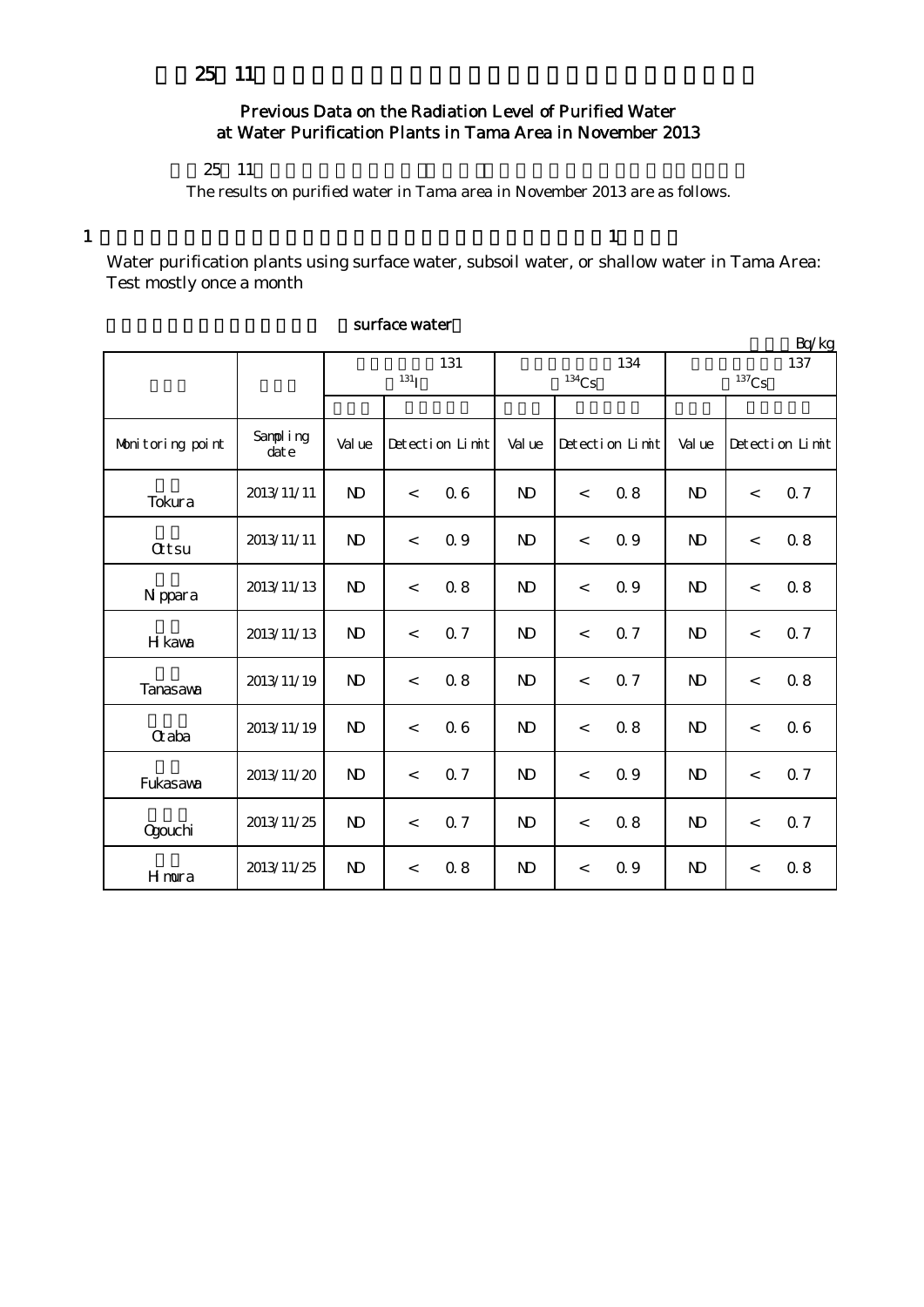subsoil water

|                  |                  |                    |                |                 |                     |         |                 |                     |                          | Bq/kg           |  |
|------------------|------------------|--------------------|----------------|-----------------|---------------------|---------|-----------------|---------------------|--------------------------|-----------------|--|
|                  |                  | 131                |                |                 |                     |         | 134             | 137                 |                          |                 |  |
|                  |                  | $131$ <sup>T</sup> |                |                 | $^{134}\mathrm{Cs}$ |         |                 | $^{137}\mathrm{Cs}$ |                          |                 |  |
|                  |                  |                    |                |                 |                     |         |                 |                     |                          |                 |  |
| Monitoring point | Sampling<br>date | Value              |                | Detection Limit | Val ue              |         | Detection Limit | Val ue              |                          | Detection Limit |  |
| Chi gasedai ni   | 2013/11/12       | $\mathbf{N}$       | $\lt$          | 0.7             | <b>N</b>            | $\lt$   | 0.8             | N <sub>D</sub>      | $\lt$                    | 0.9             |  |
| H nat awada      | 2013/11/12       | $\mathbf{D}$       | $\,<$          | 0.8             | $\mathbf{D}$        | $\,<$   | 0.9             | $\mathbf{D}$        | $\lt$                    | 06              |  |
| Nari ki          | 2013/11/18       | $\mathbf{N}$       | $\,<$          | 0.8             | N <sub>D</sub>      | $\prec$ | $\mathbf{1}$    | N <sub>D</sub>      | $\overline{\phantom{a}}$ | 0.7             |  |
| Fut anat ao      | 2013/11/18       | $\mathbf{D}$       | $\,<$          | Q <sub>7</sub>  | <b>N</b>            | $\prec$ | 0.7             | ND                  | $\lt$                    | 0.8             |  |
| Takat suki       | 2013/11/20       | $\mathbf{D}$       | $\,<\,$        | 0.7             | <b>N</b>            | $\,<$   | 0.8             | <b>N</b>            | $\lt$                    | 08              |  |
| Savai dai i chi  | 2013/11/26       | $\mathbf{D}$       | $\overline{<}$ | 0.7             | <b>N</b>            | $\lt$   | 06              | <b>N</b>            | $\lt$                    | 06              |  |
| Savai dai ni     | 2013/11/26       | $\mathbf{D}$       | $\,<\,$        | 0.8             | $\mathbf{D}$        | $\,<$   | 0.8             | $\mathbf{N}$        | $\lt$                    | 0.9             |  |
| MItakesann       | 2013/11/27       | N <sub>D</sub>     | $\,<\,$        | 0.7             | <b>N</b>            | $\lt$   | 0.8             | N <sub>D</sub>      | $\lt$                    | 0.7             |  |

## shallow well

|                  |                      |                         |       |                 |              |          |                 |                              |         | Bq/kg           |
|------------------|----------------------|-------------------------|-------|-----------------|--------------|----------|-----------------|------------------------------|---------|-----------------|
|                  |                      | 131<br>131 <sub>l</sub> |       |                 |              | $134$ Cs | 134             | 137<br>${}^{137}\mathrm{Cs}$ |         |                 |
|                  |                      |                         |       |                 |              |          |                 |                              |         |                 |
| Monitoring point | Sampling<br>$\det e$ | Val ue                  |       | Detection Limit | Val ue       |          | Detection Limit | Value                        |         | Detection Limit |
| Sugi nami        | 2013/11/7            | $\mathbf{D}$            | $\,<$ | 0.7             | $\mathbf{D}$ | $\,<$    | 0.8             | N)                           | $\,<\,$ | 0.9             |
| kamiisihara      | 2013/11/14           | $\mathbf{D}$            | $\,<$ | 0.8             | ND           | $\,<$    | 0.8             | N)                           | $\,<\,$ | 08              |
| Kaniyot sugi     | 2013/11/27           | $\mathbf{D}$            | $\,<$ | 0.8             | $\mathbf{D}$ | $\lt$    | 0.8             | N)                           | $\,<\,$ | 0.8             |